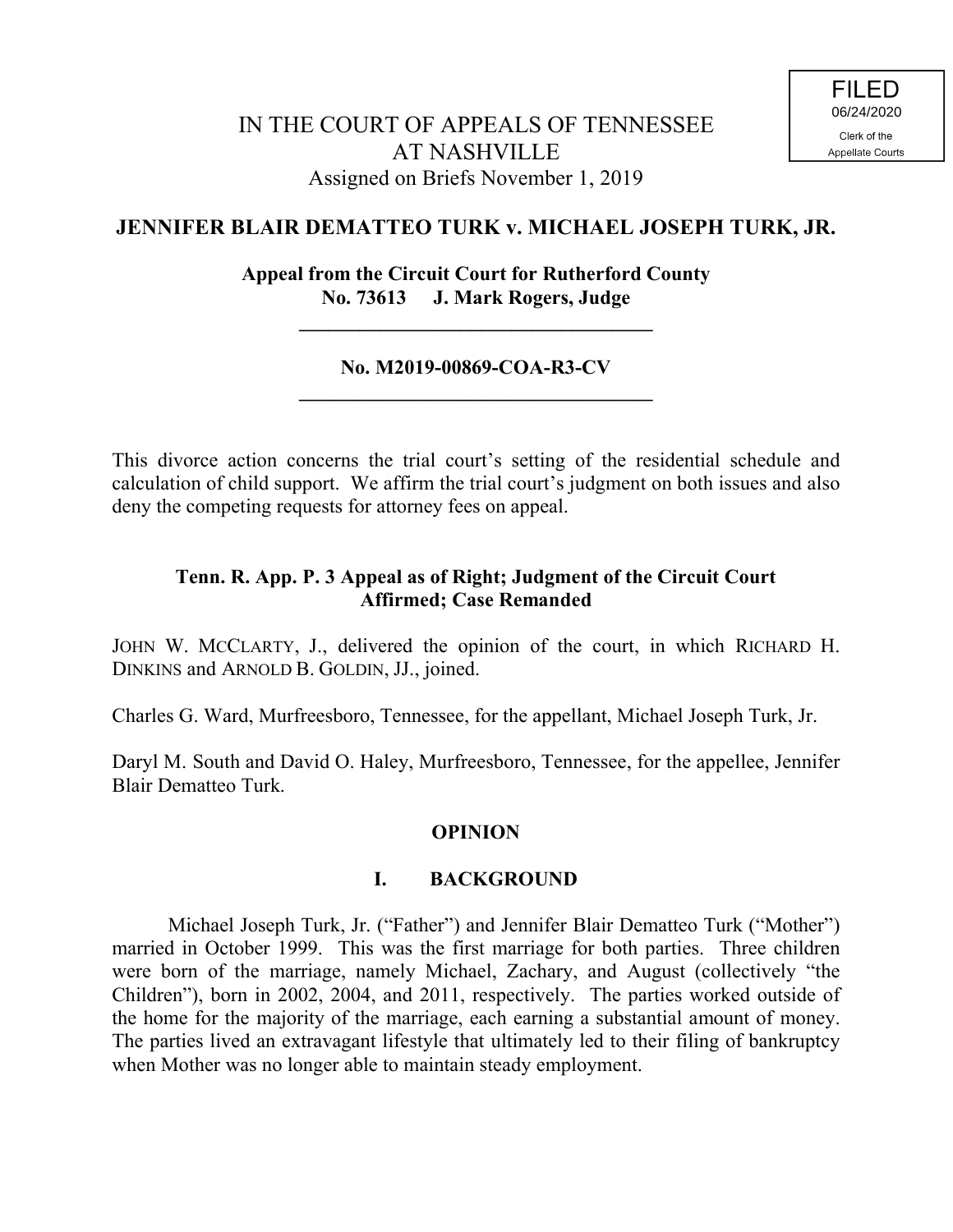Mother filed a complaint for divorce on October 23, 2017, alleging irreconcilable differences and inappropriate marital conduct, to which Father responded with a countercomplaint for divorce, alleging adultery, inappropriate marital conduct, and irreconcilable differences. The divorce itself was not particularly contentious as evidenced by the parties' agreement on the division of marital property and Father's designation as the primary residential parent of the Children to allow for their continued placement in the desired school district. The parties also adhered to a temporary 50/50 split of coparenting time, with each party exercising two days of co-parenting time per week and alternating weekends. A typical week allowed for Father to exercise co-parenting time on Monday/Tuesday, Mother to exercise co-parenting time on Wednesday/Thursday, and one party cared for the Children from Friday through Sunday on an alternating basis.

However, the relationship between the parties was contentious, at best. Mother characterized Father as verbally abusive, angry, and demeaning toward herself and the Children, while Father criticized Mother's drinking habits, lack of involvement with the Children, and inability to maintain employment. During the pendency of the divorce, Mother began a romantic relationship with another man. Father, on at least three occasions, appeared at Mother's residence unannounced to find Mother with this other man. One such occasion led to a physical altercation between Father and the man in front of two of the Children.

The case proceeded to a hearing on December 18, 2018, on the issues of the division of marital debt, spousal support, child support, and the setting of the residential schedule. The case was heard over the course of several days over the next few months, finally concluding on February 25, 2019. A number of witnesses testified concerning the contentious relationship between the parties, each party's fault in the demise of the marriage, and each party's inadequacies in raising the Children.

Several witnesses also testified concerning each party's propensity to drink alcohol. Notably, Mother also admitted to drinking alcohol and taking six Xanax pills, resulting in her hospitalization. She claimed rehabilitation and stated that she is receiving counseling to manage her anxiety.

Mother presented recordings of Father in which he berated her and referred to her in a derogatory manner and another recording of him berating one of the Children for burning oatmeal. Father, in turn, presented a video of Mother referring to the Children in a derogatory manner.

Relative to income and future earning potential, Mother, who was 45 years old at the time of the hearing, has a Bachelor's Degree and has earned a significant amount of money in pharmaceutical sales throughout the marriage. She worked for one company for approximately ten years, at one time earning in excess of \$100,000 per year. Her employment was terminated in October 2010. She decided to stay home to care for the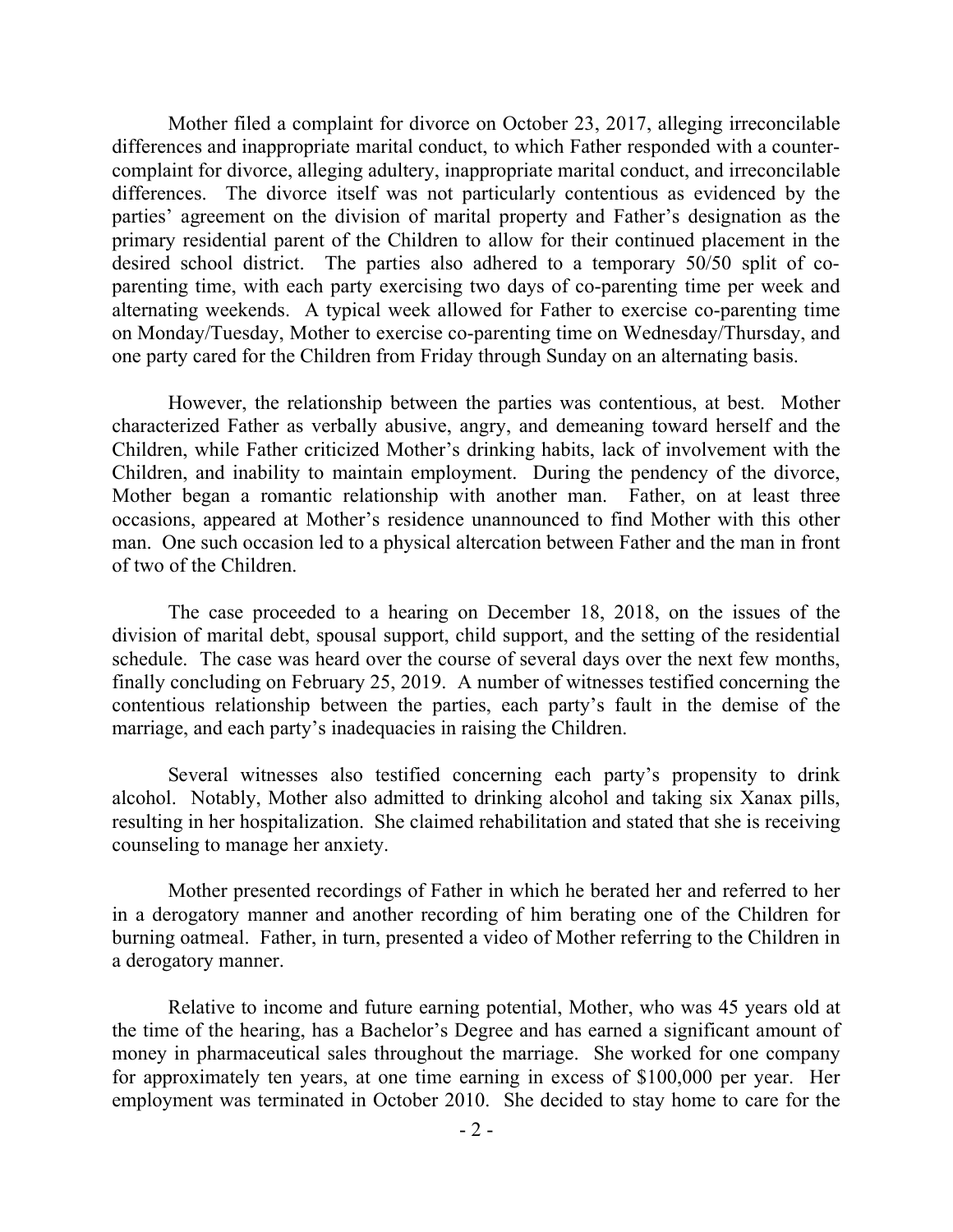youngest child, August, once he arrived. She returned to work in June 2012 with another pharmaceutical sales company, earning from \$60,000 to \$80,000 per year. She switched companies again in 2015, resulting in her receiving a base salary of \$70,000, plus bonuses, per year. Her employment was terminated in August 2016. Since that time, she has been unable to maintain steady employment in her field and has become reliant upon her mother and stepfather, who contribute approximately \$2,500 per month.<sup>1</sup> She now works at a pet store, earning \$11 per hour.

Meanwhile, Father, who was 49 years old at the time of the hearing, has maintained steady employment, earning in excess of \$10,000 per month. He was tasked with maintaining the parties' monthly bills during the pendency of the hearing as spousal support and has also paid for the Children's activities and health insurance. He maintained that Mother was voluntarily underemployed. Accordingly, he sought an imputation of income commensurate with her work history.

Relative to the residential schedule, Father requested the majority of co-parenting time, leaving Mother with alternating weekends with the Children. Michael and Zachary testified concerning their preference, both stating that they wished to spend the majority of their time with their father and visit their mother on alternating weekends. They described their father's house as more "home-like" and claimed that he provided a better environment for them and August.

Following the hearing, the trial court found fault on both sides and declared the parties divorced pursuant to Tennessee Code Annotated section 36-4-129(b).<sup>2</sup> The court then divided the marital debt and ordered Father to pay Mother's portion of the marital debt as a form of alimony in solido. The court denied all other forms of spousal support. While acknowledging Michael and Zachary's preference testimony, the court determined that a residential schedule providing for a 50/50 split of co-parenting time was appropriate to "maximize parenting time with both parents, encourage a continued relationship with both parents, and keep the [C]hildren together as siblings." The court then calculated Father's child support obligation using Mother's claimed income of \$2,063 per month, thereby denying Father's claim of voluntary underemployment and ordering him to remit payment of \$1,271 per month in child support. This appeal followed.

 $\overline{a}$ 

 $<sup>1</sup>$  Mother claims, and her relatives confirmed, that she is expected to return their payments when</sup> financially able.

<sup>&</sup>lt;sup>2</sup> "The court may . . . declare the parties to be divorced, rather than awarding a divorce to either party."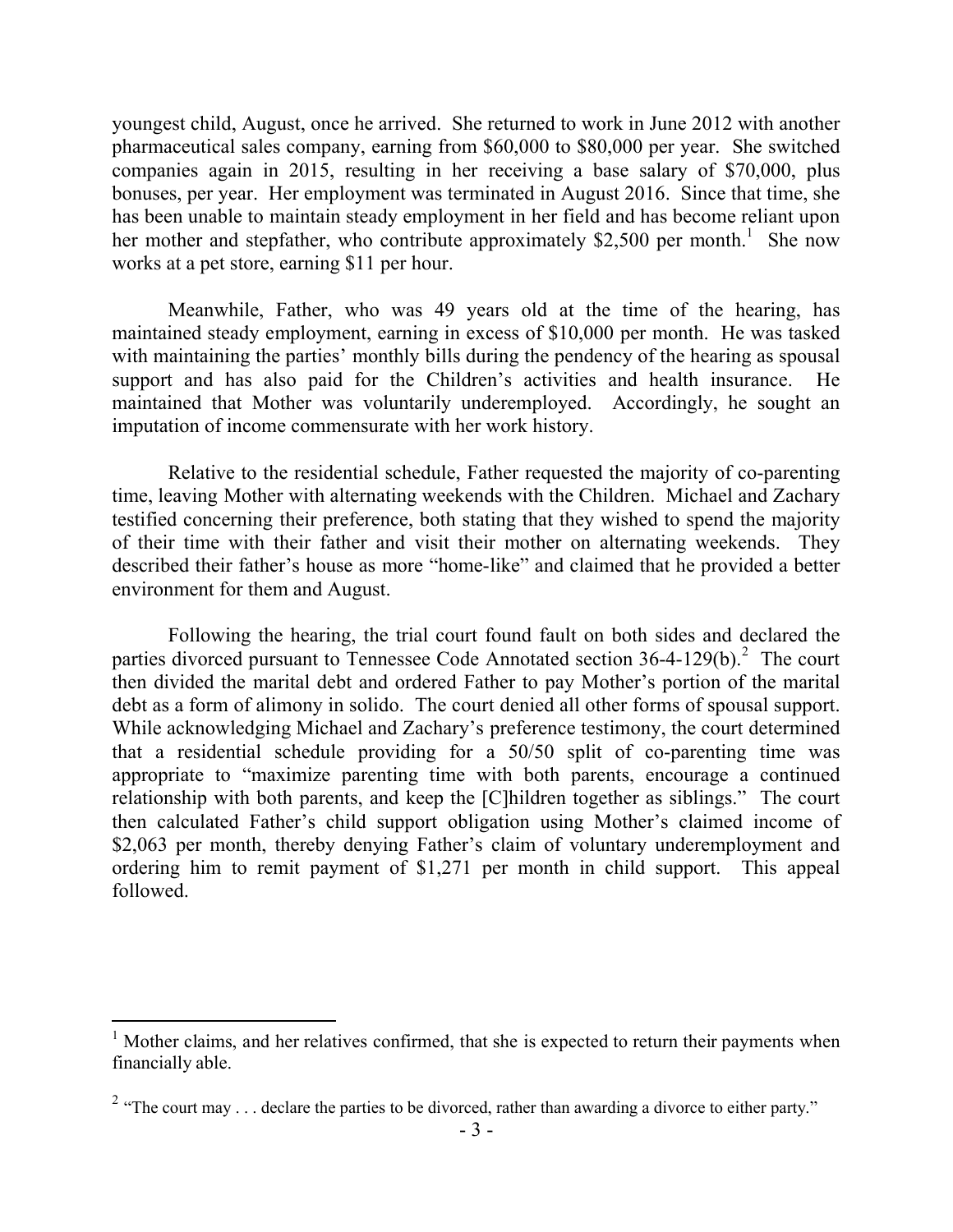## **II. ISSUES**

We consolidate and restate the issues on appeal as follows:

- (A) Whether the court erred in its setting of the residential schedule.
- (B) Whether the court erred in its calculation of child support.
- (C) Whether either party is entitled to attorney fees on appeal.

# **III. STANDARD OF REVIEW**

This case was tried by the court without a jury. The review of the trial court's findings of fact is de novo with a presumption of correctness unless the evidence preponderates otherwise. Tenn. R. App. P. 13(d); *Armbrister v. Armbrister*, 414 S.W.3d 685, 692 (Tenn. 2013). Our review of a trial court's conclusions of law is de novo upon the record with no presumption of correctness. *Tyron v. Saturn Corp.*, 254 S.W.3d 321, 327 (Tenn. 2008).

Our Supreme Court has explained:

Because decisions regarding parenting arrangements are factually driven and require careful consideration of numerous factors, trial judges, who have the opportunity to observe the witnesses and make credibility determinations, are better positioned to evaluate the facts than appellate judges. Thus, determining the details of parenting plans is peculiarly within the broad discretion of the trial judge. It is not the function of appellate courts to tweak a [residential parenting schedule] in the hopes of achieving a more reasonable result than the trial court. A trial court's decision regarding the details of a residential parenting schedule should not be reversed absent an abuse of discretion.

*Armbrister*, 414 S.W.3d at 693 (internal citations and quotations omitted). Likewise, the setting of child support is also a discretionary matter. *State ex rel. Vaughn v. Kaatrude*, 21 S.W.3d 244, 248 (Tenn. Ct. App. 2000). The abuse of discretion standard "does not permit an appellate court to substitute its judgment for that of the trial court, but 'reflects an awareness that the decision being reviewed involved a choice among several acceptable alternatives.'" *Gonsewski v. Gonsewski*, 350 S.W.3d 99, 105 (Tenn. 2011) (citations omitted).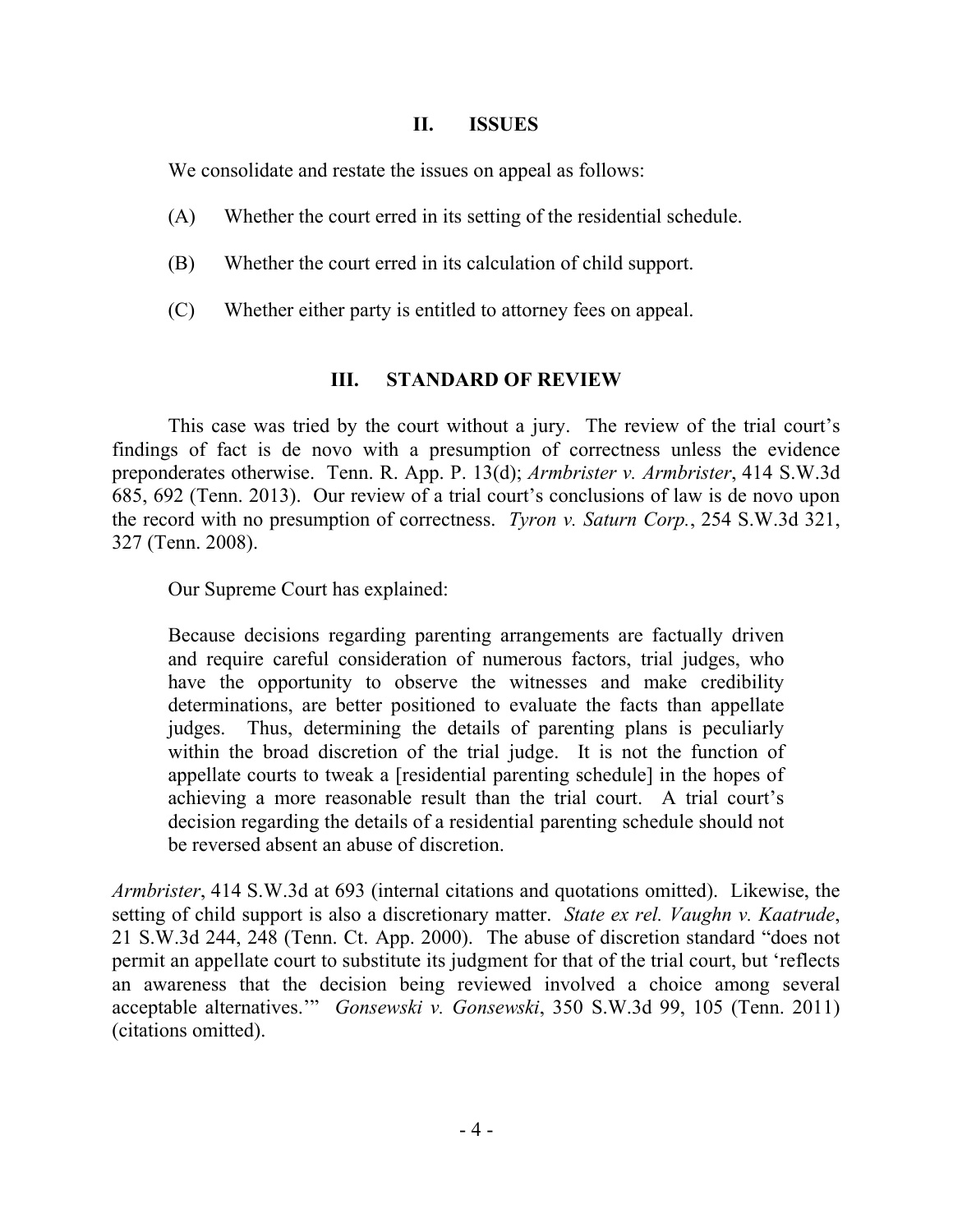## **IV. ANALYSIS**

#### A.

Pursuant to Tennessee Code Annotated section 36-6-404(a), any final decree in an action for separate maintenance involving a minor child shall incorporate a permanent parenting plan, defined in Tennessee Code Annotated section 36-6-402(3) as "a written plan for the parenting and best interests of the child, including the allocation of parenting responsibilities and the establishment of a residential schedule, as well as an award of child support[.]" The trial court is charged with determining a residential schedule, which defines one party as the primary residential parent and designates in which parent's home the child will reside on given days during the year. Tenn. Code Ann. § 36- 6-402(5). Additionally, Tennessee Code Annotated section 36-6-401(a) provides, in pertinent part:

The general assembly recognizes the fundamental importance of the parentchild relationship to the welfare of the child, and the relationship between the child and each parent should be fostered unless inconsistent with the child's best interests. The best interests of the child are served by a parenting arrangement that best maintains a child's emotional growth, health and stability, and physical care.

When developing a parenting plan, the court should consider the factors set forth in Tennessee Code Annotated section 36-6-106(a). These factors are as follows:

(1) The strength, nature, and stability of the child's relationship with each parent, including whether one (1) parent has performed the majority of parenting responsibilities relating to the daily needs of the child;

(2) Each parent's [ ] past and potential for future performance of parenting responsibilities, including the willingness and ability of each of the parents [ ] to facilitate and encourage a close and continuing parentchild relationship between the child and both of the child's parents, consistent with the best interest of the child. In determining the willingness of each of the parents [ ] to facilitate and encourage a close and continuing parent-child relationship between the child and both of the child's parents, the court shall consider the likelihood of each parent [ ] to honor and facilitate court ordered parenting arrangements and rights, and the court shall further consider any history of either parent [ ] denying parenting time to either parent in violation of a court order;

(3) Refusal to attend a court ordered parent education seminar may be considered by the court as a lack of good faith effort in these proceedings;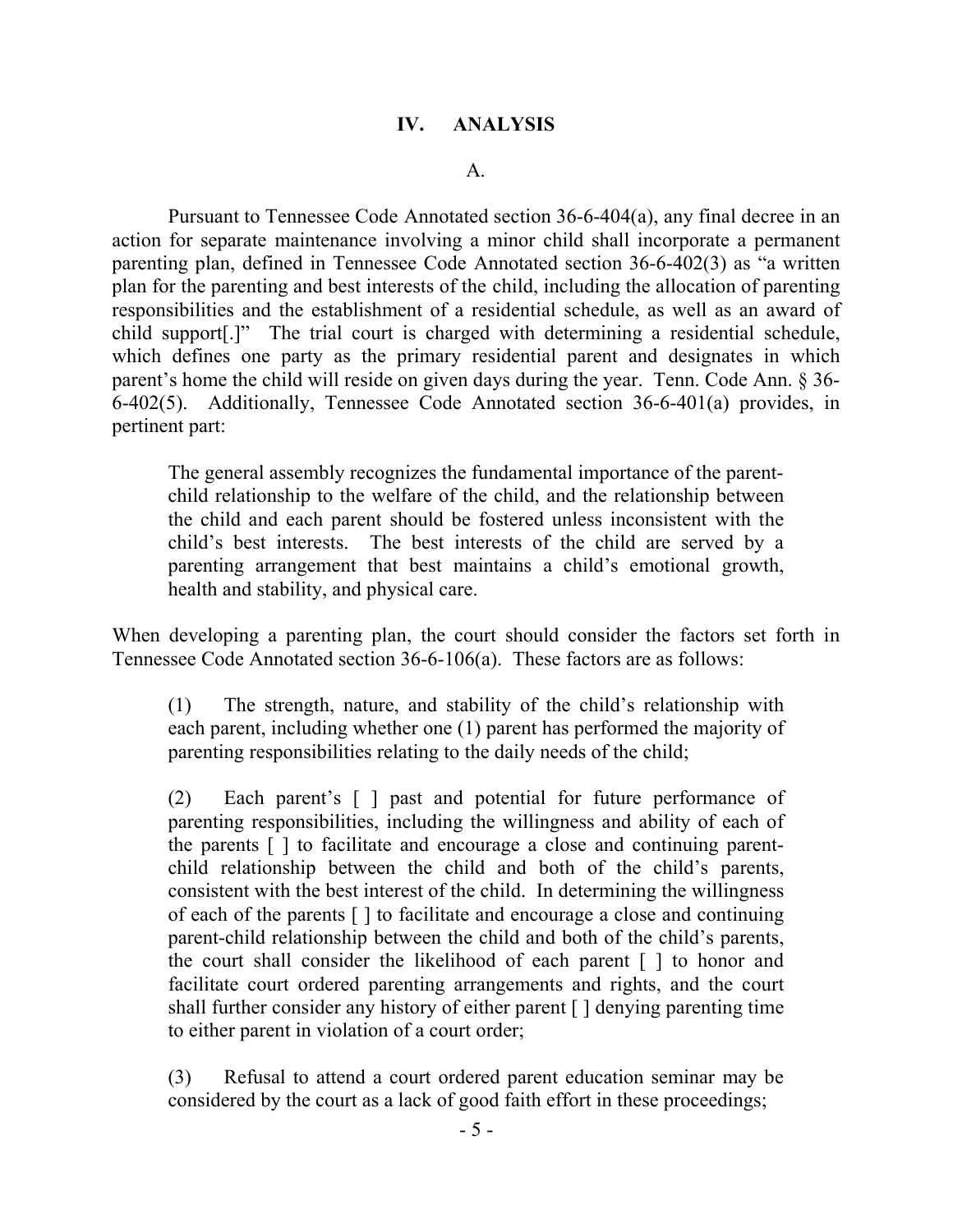(4) The disposition of each parent to provide the child with food, clothing, medical care, education and other necessary care;

(5) The degree to which a parent has been the primary caregiver, defined as the parent who has taken the greater responsibility for performing parental responsibilities;

(6) The love, affection, and emotional ties existing between each parent and the child;

(7) The emotional needs and developmental level of the child;

(8) The moral, physical, mental and emotional fitness of each parent as it relates to their ability to parent the child[;]

(9) The child's interaction and interrelationships with siblings, other relatives and step-relatives, and mentors, as well as the child's involvement with the child's physical surroundings, school, or other significant activities;

(10) The importance of continuity in the child's life and the length of time the child has lived in a stable, satisfactory environment;

(11) Evidence of physical or emotional abuse to the child, to the other parent or to any other person. The court shall, where appropriate, refer any issues of abuse to juvenile court for further proceedings;

(12) The character and behavior of any other person who resides in or frequents the home of a parent and such person's interactions with the child;

(13) The reasonable preference of the child if twelve (12) years of age or older[;]

(14) Each parent's employment schedule, and the court may make accommodations consistent with those schedules; and

(15) Any other factors deemed relevant by the court.

Tenn. Code Ann. § 36-6-106(a)(1)-(15). Although the court is obligated to consider the applicable statutory factors, "the statute does not require a trial court, when issuing a memorandum opinion or final judgment, to list every applicable factor along with its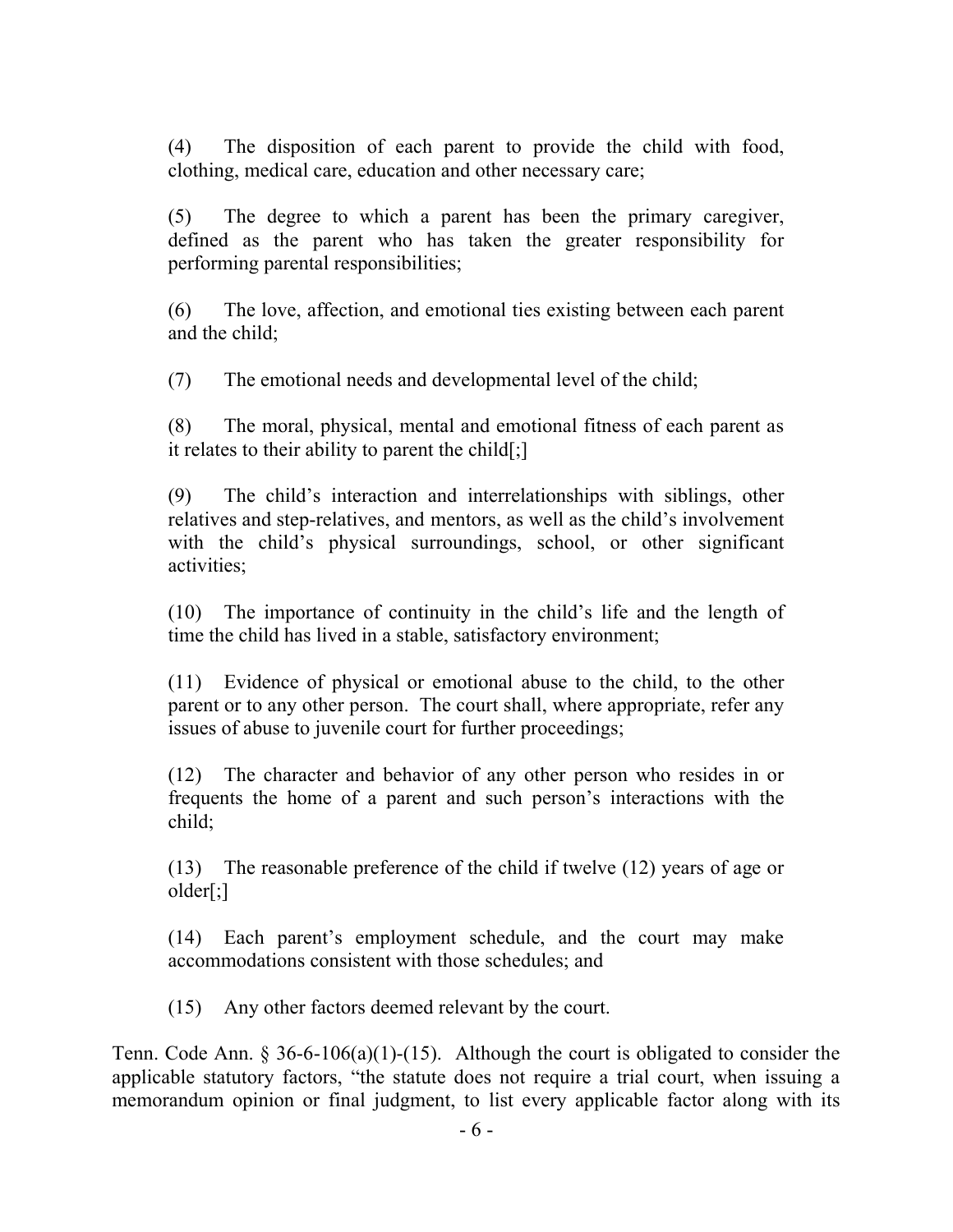conclusion as to how that particular factor impacted the overall custody determination." *Burnette v. Burnette*, No. E2002-01614-COA-R3-CV, 2003 WL 21782290, at \*6 (Tenn. Ct. App. July 23, 2003).

Despite Father's claim to the contrary, the record reflects that the trial court considered the relevant factors before crafting a residential schedule to accommodate the unique circumstances of this case. While each parent exhibited concerning behavior and would likely benefit from regular counseling, each parent enjoyed a loving relationship with the Children. The parties also evidenced his or her capability of adequately caring for them on a regular basis. We, like the trial court, acknowledge that the residential schedule was not in keeping with the reasonable preference of the Children, namely Michael and Zachary. However, to limit Mother's parenting time in the manner suggested by them and Father would not allow her the maximum participation possible in the lives of the Children, all three of which will benefit from a relationship with their mother. *See* Tenn. Code Ann. § 36-6-106(a) ("In taking into account the child's best interest, the court shall order a custody arrangement that permits both parents to enjoy the maximum participation possible in the life of the child[.]"). With all of the above considerations in mind, we conclude that the trial court did not abuse its discretion in setting the residential schedule.

#### B.

Father first claims that the court erred in calculating Mother's gross monthly income and erroneously declined to issue a finding of voluntary underemployment and to impute a reasonable income given her work history. "In making the court's determination concerning the amount of support of any minor child or children of the parties, the court shall apply, as a rebuttable presumption, the child support guidelines" that are promulgated by the Tennessee Department of Human Services Child Support Service Division. Tenn. Code Ann.  $\S 36-5-101(e)(1)(A)$ .

The Guidelines provide that a court may impute income "[i]f a parent has been determined by a tribunal to be willfully and/or voluntarily underemployed or unemployed." Tenn. Comp. R. & Regs.  $1240-02-04-04(3)(a)(2)$ . The court found as follows concerning Mother's income and future earning potential:<sup>3</sup>

[Mother is] capable of being a high wage earner. [She] was terminated from her job at Lodan Vision due to no fault of her own. The court finds that there was nothing that she did that was inappropriate, it was simply that

<sup>&</sup>lt;sup>3</sup> The court provided this analysis in support of its decision to deny rehabilitative alimony but then accepted Mother's income information for child support purposes in deference to the entirety of the evidence presented.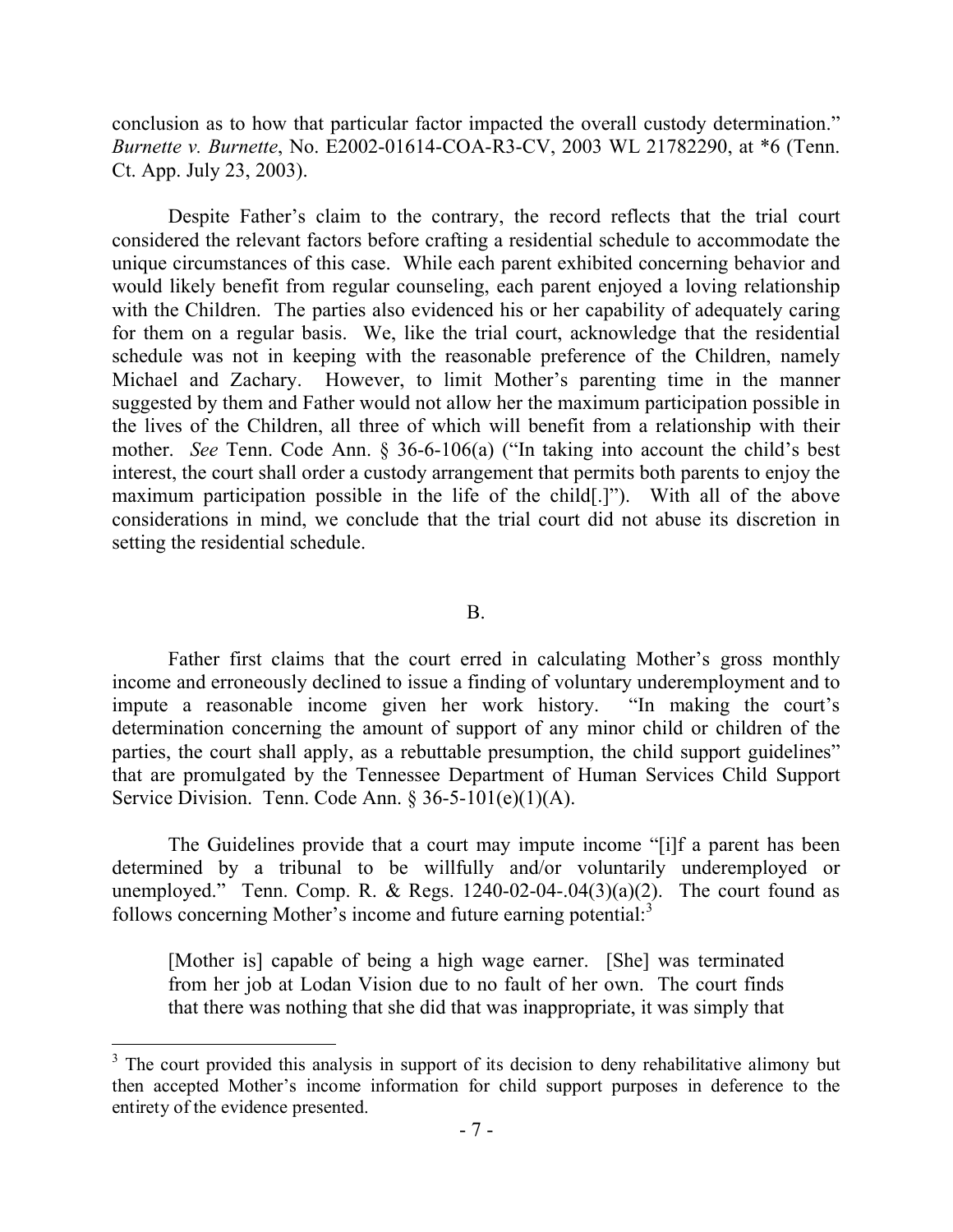the position got eliminated. [Mother] has tried to get back into the pharmaceutical sales world without success at this point. She has tried to network and do other things to keep her employment up, but has not yet been successful in doing so at this point. She is ultimately working a position which is not financially rewarding, but the court is confident that she will be able to continue in her efforts to secure a better employment position than what she has now, if not surpassing the income she earned in the past. The court would consider this to be only a temporary hiccup in [Mother's] employment and believes she will return to the relative earnings she has had in the past.

We agree with the court's assessment and corresponding denial of Father's claim of voluntary underemployment. We, like the trial court, are confident that Mother will return to the workforce in a position commensurate with her experience given the court's denial of any additional spousal support. Further, Father's child support obligation will decrease as each child attains the age of majority, leaving Mother unable to enjoy the standard of living she was once accustomed to unless she obtains suitable employment.

Father next claims that the court erroneously failed to count Mother's receipt of \$2,500 per month from her mother and stepfather as gross income for child support purposes. He believes the payments should be characterized as a gift. The Guidelines define gross income as follows:

[A]ll income from any source (before deductions for taxes and other deductions such as credits for other qualified children), whether earned or unearned, and includes but is not limited to, the following: . . . Gifts that consist of cash or other liquid instruments, or which can be converted to cash.

Tenn. Comp. R. & Regs.  $1240-02-04-.04(3)(a)(1)(xviii)$ . Mother testified, and her relatives confirmed, that the support she received was not a gift and that the eventual return of the amount provided was expected. With all of the above considerations in mind, we affirm the court's child support determination.

## C.

Each party requests attorney fees on appeal. As we have stated:

[I]t is in the sole discretion of this court whether to award [attorney] fees on appeal. As such, when this court considers whether to award [attorney] fees on appeal, we must be mindful of "the ability of the requesting party to pay the accrued fees, the requesting party's success in the appeal, whether the